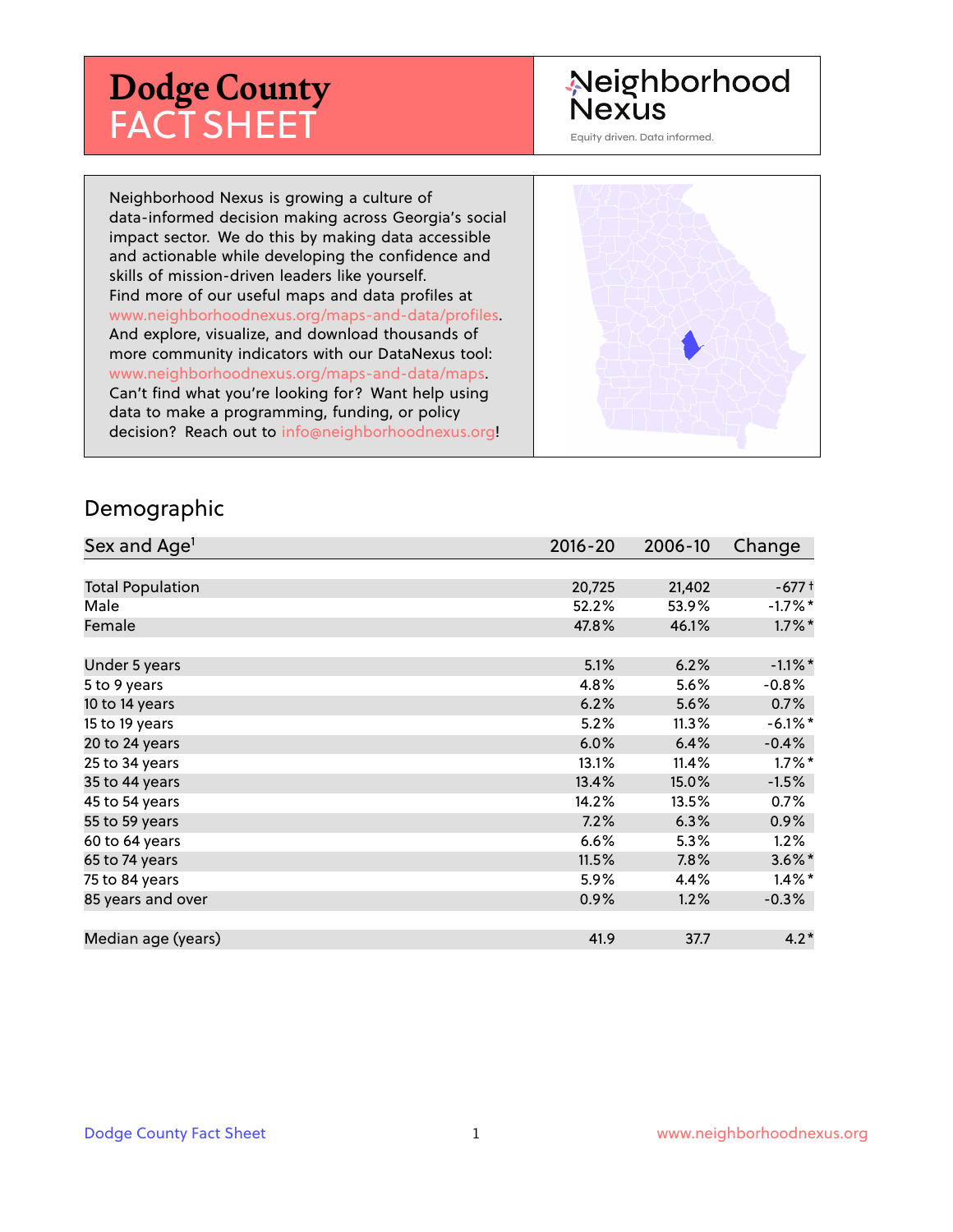# Demographic, continued...

| Race <sup>2</sup>                                             | $2016 - 20$  | 2006-10      | Change          |
|---------------------------------------------------------------|--------------|--------------|-----------------|
| <b>Total population</b>                                       | 20,725       | 21,402       | $-677+$         |
| One race                                                      | 98.6%        | 99.0%        | $-0.4%$         |
| White                                                         | 67.5%        | 68.2%        | $-0.7%$ *       |
| <b>Black or African American</b>                              | 29.8%        | 30.1%        | $-0.4%$         |
| American Indian and Alaska Native                             | 0.1%         | 0.2%         | $-0.1%$         |
| Asian                                                         | 0.3%         | 0.2%         | 0.1%            |
| Native Hawaiian and Other Pacific Islander                    | 0.0%         | 0.0%         | 0.0%            |
| Some other race                                               | 0.9%         | 0.3%         | $0.7%$ *        |
| Two or more races                                             | 1.4%         | 1.0%         | 0.4%            |
| Race alone or in combination with other race(s) <sup>3</sup>  | $2016 - 20$  | 2006-10      | Change          |
| Total population                                              | 20,725       | 21,402       | $-677+$         |
| White                                                         | 68.8%        | 68.8%        | 0.0%            |
| <b>Black or African American</b>                              | 30.4%        | 30.8%        | $-0.4%$         |
| American Indian and Alaska Native                             | 0.6%         | 0.3%         |                 |
| Asian                                                         |              |              | 0.2%<br>0.2%    |
|                                                               | 0.5%         | 0.3%         |                 |
| Native Hawaiian and Other Pacific Islander<br>Some other race | 0.0%<br>1.1% | 0.0%<br>0.8% | $-0.0%$<br>0.3% |
| Hispanic or Latino and Race <sup>4</sup>                      | $2016 - 20$  | 2006-10      | Change          |
|                                                               |              |              |                 |
| <b>Total population</b>                                       | 20,725       | 21,402       | $-677+$         |
| Hispanic or Latino (of any race)                              | 3.7%         | 2.9%         | $0.8%$ +        |
| Not Hispanic or Latino                                        | 96.3%        | 97.1%        | $-0.8%$ †       |
| White alone                                                   | 64.3%        | 65.9%        | $-1.6\%$ *      |
| Black or African American alone                               | 29.8%        | 30.1%        | $-0.4%$         |
| American Indian and Alaska Native alone                       | 0.1%         | 0.2%         | $-0.1%$         |
| Asian alone                                                   | 0.3%         | 0.2%         | 0.1%            |
| Native Hawaiian and Other Pacific Islander alone              | 0.0%         | 0.0%         | 0.0%            |
| Some other race alone                                         | 0.4%         | 0.0%         | 0.4%            |
| Two or more races                                             | 1.4%         | 0.6%         | $0.8\%$ *       |
| U.S. Citizenship Status <sup>5</sup>                          | $2016 - 20$  | 2006-10      | Change          |
| Foreign-born population                                       | 315          | 293          | 22              |
| Naturalized U.S. citizen                                      | 35.2%        | 60.4%        | $-25.2%$        |
| Not a U.S. citizen                                            | 64.8%        | 39.6%        | 25.2%*          |
|                                                               |              |              |                 |
| Citizen, Voting Age Population <sup>6</sup>                   | $2016 - 20$  | 2006-10      | Change          |
| Citizen, 18 and over population                               | 16,519       | 16,226       | 293*            |
| Male                                                          | 51.9%        | 52.0%        | $-0.1%$         |
| Female                                                        | 48.1%        | 48.0%        | 0.1%            |
|                                                               |              |              |                 |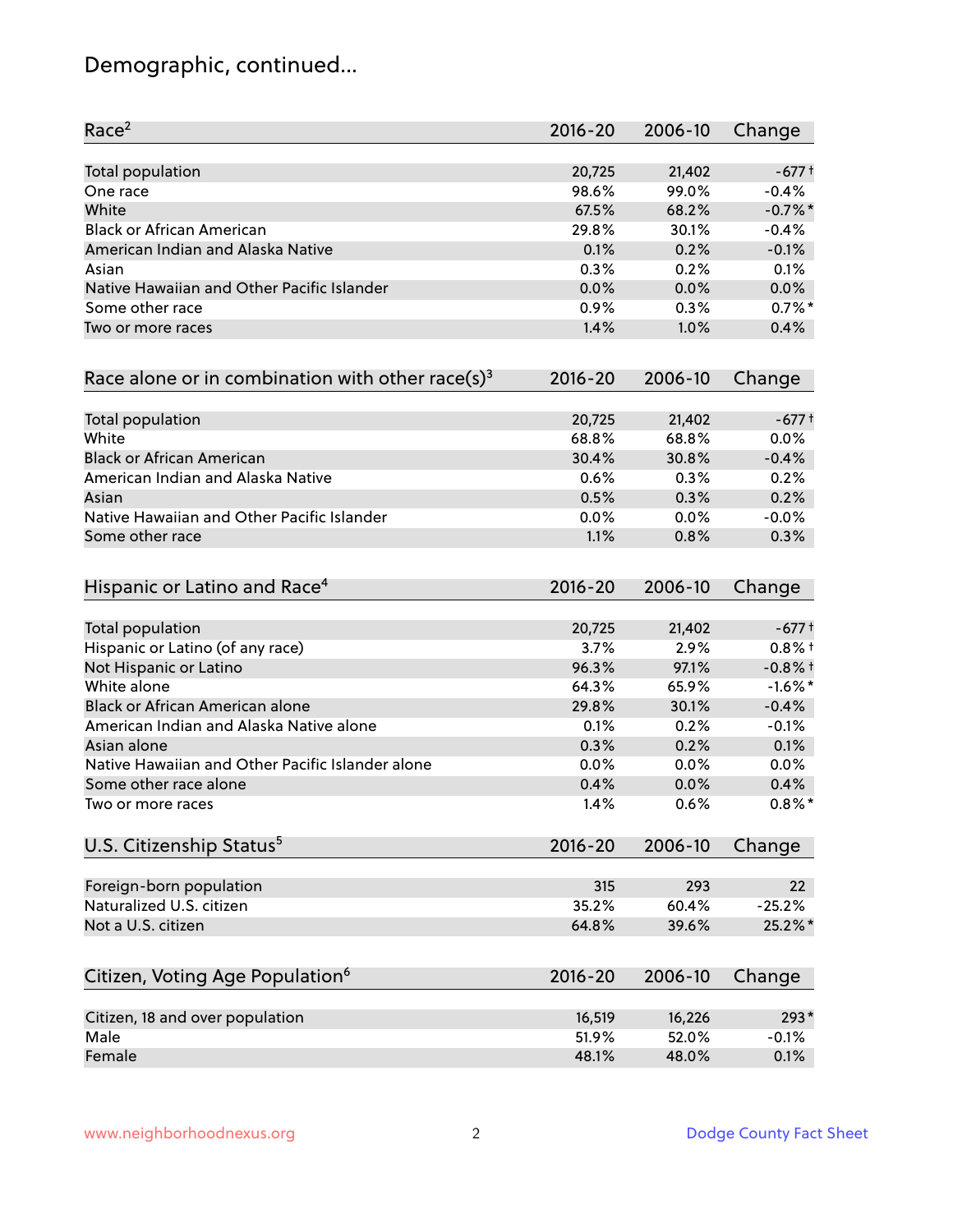#### Economic

| Income <sup>7</sup>                                 | $2016 - 20$ | 2006-10 | Change     |
|-----------------------------------------------------|-------------|---------|------------|
|                                                     |             |         |            |
| All households                                      | 7,530       | 7,821   | $-291$     |
| Less than \$10,000                                  | 11.2%       | 15.0%   | $-3.8%$    |
| \$10,000 to \$14,999                                | 6.2%        | 12.6%   | $-6.4\%$ * |
| \$15,000 to \$24,999                                | 14.2%       | 14.7%   | $-0.5%$    |
| \$25,000 to \$34,999                                | 12.0%       | 8.8%    | 3.2%       |
| \$35,000 to \$49,999                                | 14.7%       | 15.5%   | $-0.8%$    |
| \$50,000 to \$74,999                                | 15.1%       | 19.1%   | $-4.0%$    |
| \$75,000 to \$99,999                                | 11.5%       | 7.0%    | 4.4%*      |
| \$100,000 to \$149,999                              | 10.3%       | 5.9%    | 4.4%*      |
| \$150,000 to \$199,999                              | 1.9%        | 0.9%    | $1.0\%$ *  |
| \$200,000 or more                                   | 2.8%        | 0.4%    | $2.4\%$ *  |
| Median household income (dollars)                   | 42,211      | 33,580  | 8,631*     |
| Mean household income (dollars)                     | 56,633      | 43,005  | 13,628*    |
| With earnings                                       | 70.0%       | 65.0%   | 5.0%       |
| Mean earnings (dollars)                             | 60,180      | 48,220  | 11,959*    |
| <b>With Social Security</b>                         | 37.5%       | 36.7%   | 0.7%       |
| Mean Social Security income (dollars)               | 16,423      | 13,028  | 3,395*     |
| With retirement income                              | 21.0%       | 13.0%   | $8.0\%$ *  |
| Mean retirement income (dollars)                    | 27,151      | 34,149  | $-6,998$   |
| With Supplemental Security Income                   | 11.0%       | 6.4%    | 4.5%*      |
| Mean Supplemental Security Income (dollars)         | 10,765      | 8,792   | 1,973      |
| With cash public assistance income                  | 3.8%        | 1.3%    | $2.5%$ *   |
| Mean cash public assistance income (dollars)        | 977         | 1,263   | $-287$     |
| With Food Stamp/SNAP benefits in the past 12 months | 21.0%       | 19.4%   | 1.5%       |
|                                                     |             |         |            |
| Families                                            | 5,240       | 5,000   | 240        |
| Less than \$10,000                                  | 6.4%        | 8.9%    | $-2.6%$    |
| \$10,000 to \$14,999                                | 3.9%        | 5.9%    | $-2.0%$    |
| \$15,000 to \$24,999                                | 11.2%       | 13.7%   | $-2.5%$    |
| \$25,000 to \$34,999                                | 9.2%        | 7.6%    | 1.6%       |
| \$35,000 to \$49,999                                | 17.2%       | 18.1%   | $-0.8%$    |
| \$50,000 to \$74,999                                | 18.7%       | 24.1%   | $-5.4%$    |
| \$75,000 to \$99,999                                | 13.5%       | 11.0%   | 2.5%       |
| \$100,000 to \$149,999                              | 13.3%       | $9.0\%$ | 4.3%       |
| \$150,000 to \$199,999                              | 2.6%        | 1.4%    | 1.2%       |
| \$200,000 or more                                   | 4.1%        | 0.3%    | $3.8\%$ *  |
| Median family income (dollars)                      | 52,280      | 46,460  | 5,820*     |
| Mean family income (dollars)                        | 67,667      | 51,496  | $16,171*$  |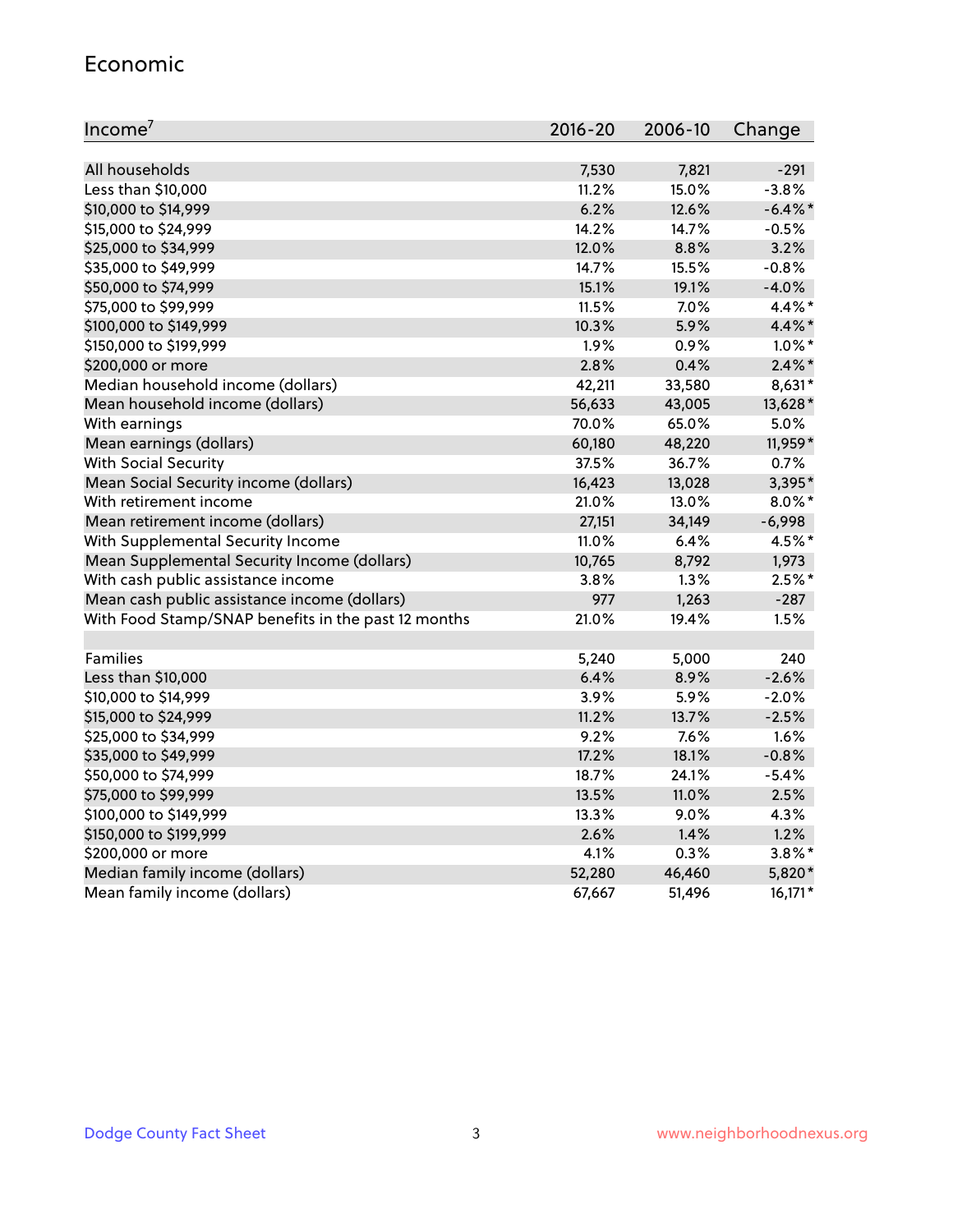### Economic, continued...

| Income, continued <sup>8</sup>                           | $2016 - 20$ | 2006-10 | Change    |
|----------------------------------------------------------|-------------|---------|-----------|
|                                                          |             |         |           |
| Nonfamily households                                     | 2,290       | 2,821   | $-531$    |
| Median nonfamily income (dollars)                        | 19,760      | 14,757  | $5,003*$  |
| Mean nonfamily income (dollars)                          | 28,539      | 27,066  | 1,472     |
|                                                          |             |         |           |
| Median earnings for workers (dollars)                    | 30,429      | 27,918  | 2,511     |
| Median earnings for male full-time, year-round workers   | 43,010      | 38,050  | 4,960*    |
| (dollars)                                                |             |         |           |
| Median earnings for female full-time, year-round workers | 31,540      | 28,418  | 3,122     |
| (dollars)                                                |             |         |           |
|                                                          |             |         |           |
| Per capita income (dollars)                              | 21,144      | 16,288  | 4,856*    |
|                                                          |             |         |           |
| Families and People Below Poverty Level <sup>9</sup>     | $2016 - 20$ | 2006-10 | Change    |
|                                                          |             |         |           |
| <b>All families</b>                                      | 15.7%       | 17.1%   | $-1.4%$   |
| With related children under 18 years                     | 19.6%       | 24.7%   | $-5.2%$   |
| With related children under 5 years only                 | 21.6%       | 18.5%   | 3.1%      |
| Married couple families                                  | 9.8%        | 8.0%    | 1.8%      |
| With related children under 18 years                     | 7.2%        | 8.1%    | $-0.9%$   |
| With related children under 5 years only                 | 10.5%       | 1.6%    | $8.9\%$ * |
| Families with female householder, no husband present     | 37.5%       | 43.9%   | $-6.4%$   |
| With related children under 18 years                     | 44.5%       | 51.8%   | $-7.4%$   |
| With related children under 5 years only                 | 43.7%       | 53.3%   | $-9.6%$   |
|                                                          |             |         |           |
| All people                                               | 19.9%       | 20.0%   | $-0.1%$   |
| Under 18 years                                           | 23.3%       | 22.7%   | 0.6%      |
| Related children under 18 years                          | 23.3%       | 22.7%   | 0.6%      |
| Related children under 5 years                           | 30.5%       | 19.2%   | 11.3%     |
| Related children 5 to 17 years                           | 20.6%       | 24.1%   | $-3.4%$   |
| 18 years and over                                        | 19.0%       | 19.2%   | $-0.2%$   |
| 18 to 64 years                                           | 18.2%       | 19.4%   | $-1.3%$   |
| 65 years and over                                        | 21.5%       | 18.1%   | 3.4%      |
| People in families                                       | 16.1%       | 16.4%   | $-0.3%$   |
| Unrelated individuals 15 years and over                  | 38.6%       | 35.8%   | 2.8%      |
|                                                          |             |         |           |
| Non-Hispanic white people                                | 16.2%       | 12.8%   | 3.4%      |
| Black or African-American people                         | 28.6%       | 38.7%   | $-10.1%$  |
| Asian people                                             | 2.1%        | 0.0%    | 2.1%      |
| Hispanic or Latino people                                | 20.2%       | 27.9%   | $-7.7%$   |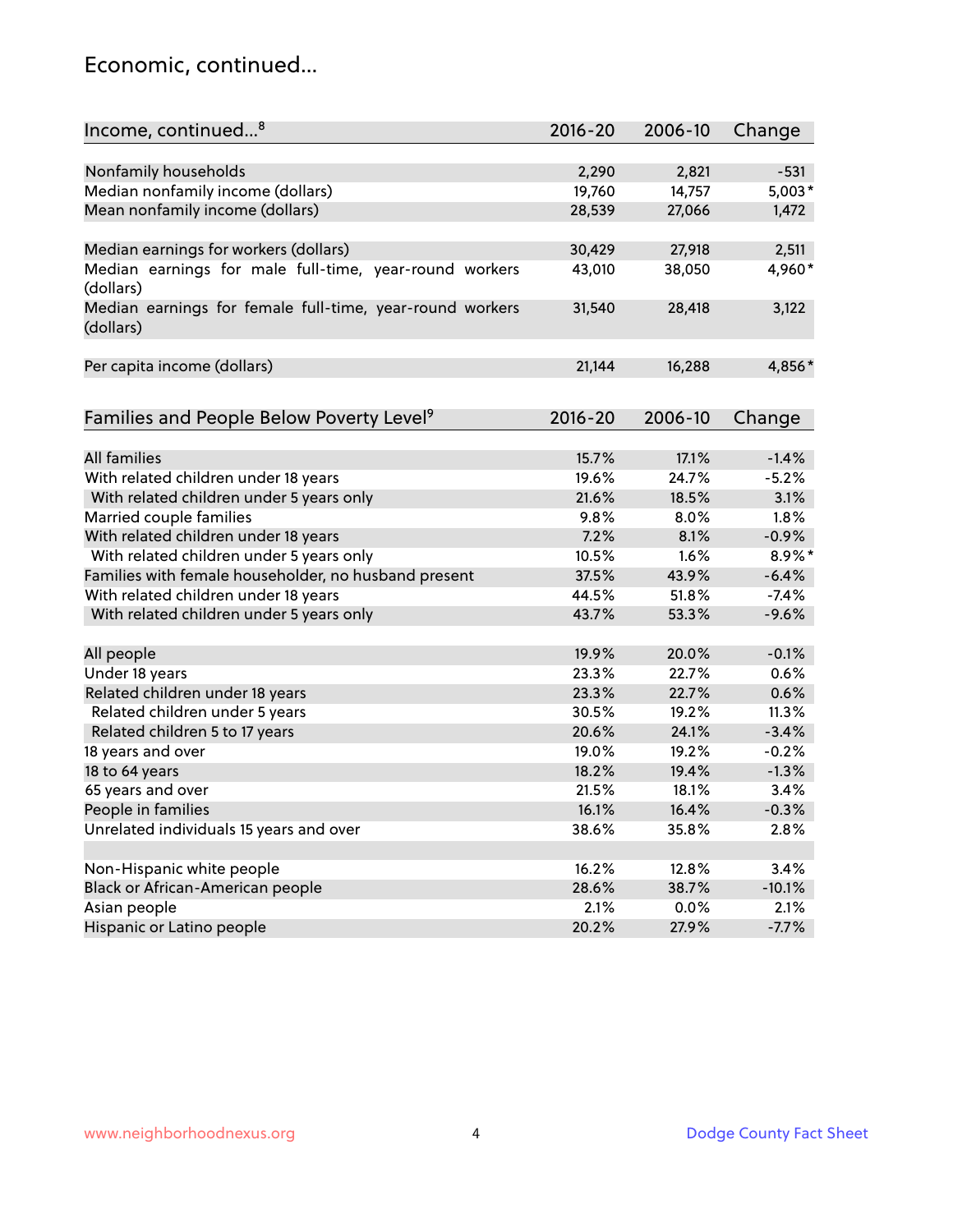# Employment

| Employment Status <sup>10</sup>                                                               | 2010        | 2020    | Change    |
|-----------------------------------------------------------------------------------------------|-------------|---------|-----------|
| In Labor Force                                                                                | 6,957       | 8,361   | 8,361     |
| Unemployment Rate                                                                             | 6.0%        | 13.0%   | $-7.0%$   |
| Industry <sup>11</sup>                                                                        | $2016 - 20$ | 2006-10 | Change    |
|                                                                                               |             |         |           |
| Civilian employed population 16 years and over                                                | 7,980       | 7,552   | 428       |
| Agriculture, forestry, fishing and hunting, and mining                                        | 2.2%        | 4.0%    | $-1.8%$   |
| Construction                                                                                  | 7.0%        | 7.5%    | $-0.5%$   |
| Manufacturing                                                                                 | 21.5%       | 14.1%   | $7.3\%$ * |
| Wholesale trade                                                                               | 2.0%        | 2.1%    | $-0.1%$   |
| Retail trade                                                                                  | 6.5%        | 9.5%    | $-3.1%$   |
| Transportation and warehousing, and utilities                                                 | 3.3%        | 4.7%    | $-1.4%$   |
| Information                                                                                   | 1.7%        | 0.7%    | $1.0\%$ * |
| Finance and insurance, and real estate and rental and leasing                                 | 3.4%        | 4.3%    | $-1.0%$   |
| Professional, scientific, and management, and administrative<br>and waste management services | 3.3%        | 1.9%    | 1.5%      |
| Educational services, and health care and social assistance                                   | 23.0%       | 25.2%   | $-2.1%$   |
| Arts, entertainment, and recreation, and accommodation and<br>food services                   | 7.5%        | 4.3%    | $3.2\%$ * |
| Other services, except public administration                                                  | 4.6%        | 4.5%    | 0.1%      |
| <b>Public administration</b>                                                                  | 14.0%       | 17.2%   | $-3.2%$   |
| Occupation <sup>12</sup>                                                                      | $2016 - 20$ | 2006-10 | Change    |
|                                                                                               |             |         |           |
| Civilian employed population 16 years and over                                                | 7,980       | 7,552   | 428       |
| Management, business, science, and arts occupations                                           | 29.0%       | 25.4%   | 3.6%      |
| Service occupations                                                                           | 17.1%       | 20.1%   | $-3.0%$   |
| Sales and office occupations                                                                  | 18.7%       | 22.7%   | $-4.1%$   |
| Natural<br>resources,<br>construction,<br>and<br>maintenance<br>occupations                   | 15.9%       | 14.0%   | 1.9%      |
| Production, transportation, and material moving occupations                                   | 19.3%       | 17.7%   | 1.6%      |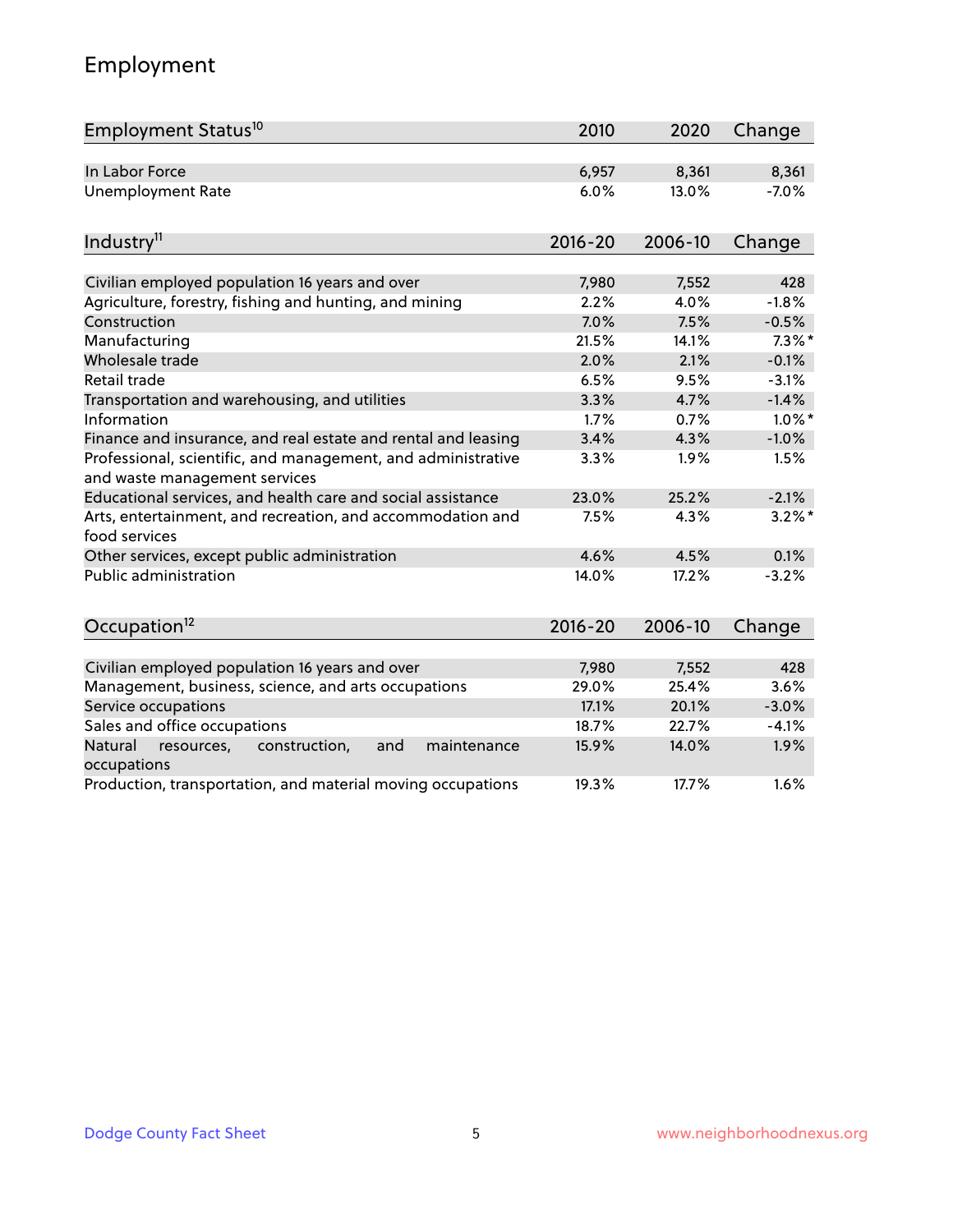# Employment, continued...

| Class of Worker <sup>13</sup>                          | $2016 - 20$ | 2006-10 | Change      |
|--------------------------------------------------------|-------------|---------|-------------|
| Civilian employed population 16 years and over         | 7,980       | 7,552   | 428         |
| Private wage and salary workers                        | 69.2%       | 57.4%   | $11.8\%$ *  |
| Government workers                                     | 24.5%       | 34.7%   | $-10.2\%$ * |
| Self-employed in own not incorporated business workers | 6.2%        | 7.7%    | $-1.5%$     |
| Unpaid family workers                                  | 0.1%        | 0.2%    | $-0.1%$     |
| Job Flows <sup>14</sup>                                | 2019        | 2010    | Change      |
|                                                        |             |         |             |
| Total Jobs in county                                   | 4,861       | 5,563   | $-702$      |
| Held by residents of county                            | 44.6%       | 45.5%   | $-1.0%$     |
| Held by non-residents of county                        | 55.4%       | 54.5%   | 1.0%        |
| Jobs by Industry Sector <sup>15</sup>                  | 2019        | 2010    | Change      |
| Total Jobs in county                                   | 4,861       | 5,563   | $-702$      |
| Goods Producing sectors                                | 13.5%       | 6.5%    | 7.0%        |
| Trade, Transportation, and Utilities sectors           | 17.2%       | 19.9%   | $-2.7%$     |
| All Other Services sectors                             |             |         |             |
|                                                        | 69.3%       | 73.6%   | $-4.3%$     |
| Total Jobs in county held by county residents          | 2,166       | 2,533   | $-367$      |
| <b>Goods Producing sectors</b>                         | 17.3%       | 8.2%    | 9.1%        |
| Trade, Transportation, and Utilities sectors           | 11.0%       | 14.2%   | $-3.2%$     |
| All Other Services sectors                             | 71.7%       | 77.6%   | $-5.9%$     |
| Jobs by Earnings <sup>16</sup>                         | 2019        | 2010    | Change      |
|                                                        |             |         |             |
| Total Jobs in county                                   | 4,861       | 5,563   | $-702$      |
| Jobs with earnings \$1250/month or less                | 29.7%       | 31.6%   | $-1.9%$     |
| Jobs with earnings \$1251/month to \$3333/month        | 42.0%       | 49.6%   | $-7.5%$     |
| Jobs with earnings greater than \$3333/month           | 28.2%       | 18.8%   | 9.4%        |
| Total Jobs in county held by county residents          | 2,166       | 2,533   | $-367$      |
| Jobs with earnings \$1250/month or less                | 30.3%       | 34.2%   | $-3.9%$     |
| Jobs with earnings \$1251/month to \$3333/month        | 41.3%       | 45.5%   | $-4.2\%$    |
| Jobs with earnings greater than \$3333/month           | 28.4%       | 20.3%   | 8.2%        |
|                                                        |             |         |             |
| Jobs by Age of Worker <sup>17</sup>                    | 2019        | 2010    | Change      |
| Total Jobs in county                                   | 4,861       | 5,563   | $-702$      |
| Jobs with workers age 29 or younger                    | 20.9%       | 21.4%   | $-0.5%$     |
| Jobs with workers age 30 to 54                         | 55.3%       | 59.2%   | $-3.9%$     |
| Jobs with workers age 55 or older                      | 23.9%       | 19.5%   | 4.4%        |
|                                                        |             |         |             |
| Total Jobs in county held by county residents          | 2,166       | 2,533   | $-367$      |
| Jobs with workers age 29 or younger                    | 19.1%       | 19.2%   | $-0.2%$     |
| Jobs with workers age 30 to 54                         | 54.8%       | 58.8%   | $-3.9%$     |
| Jobs with workers age 55 or older                      | 26.1%       | 22.0%   | 4.1%        |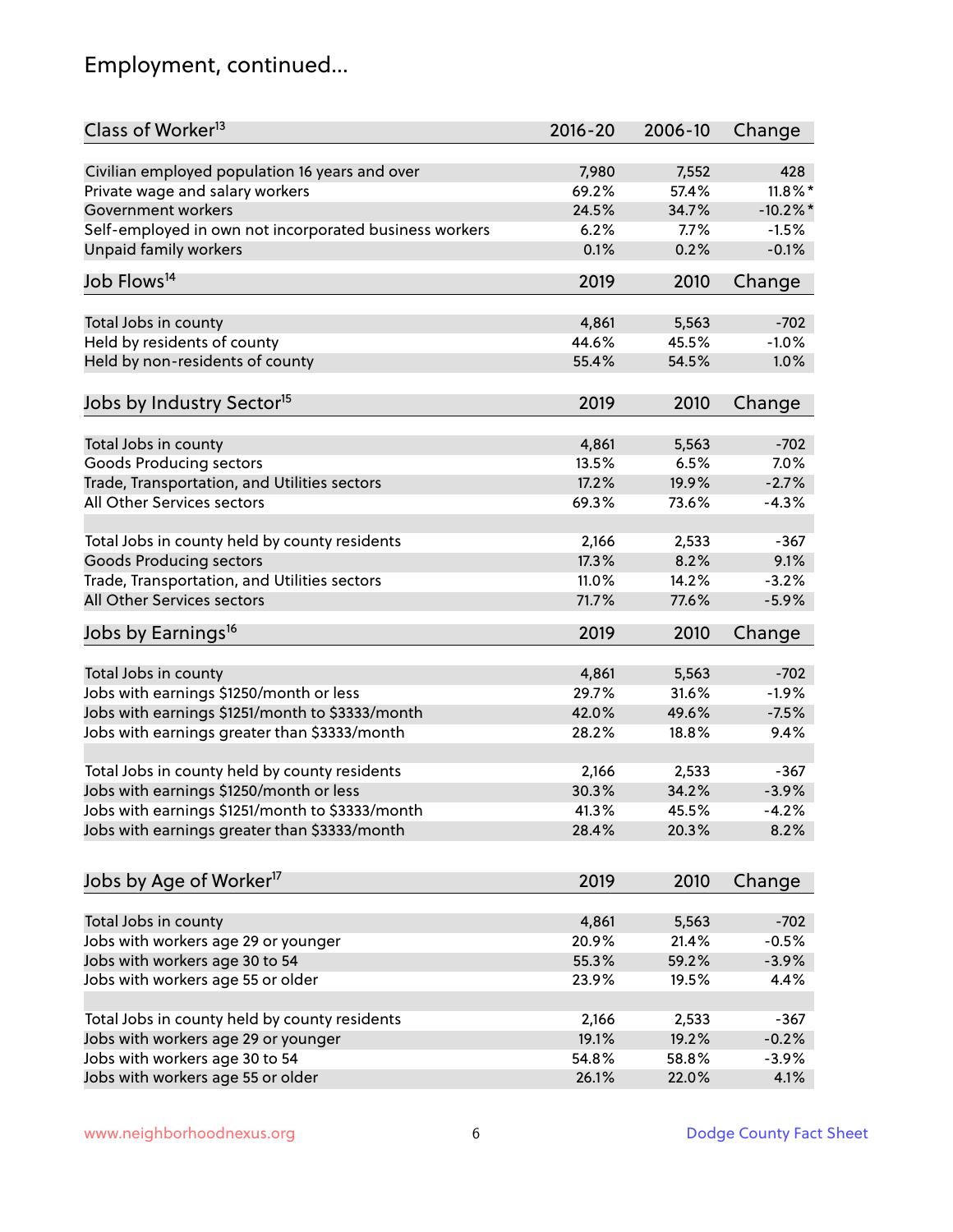### Education

| Early Learning <sup>18</sup>                        |              |              | 2022         |
|-----------------------------------------------------|--------------|--------------|--------------|
| Licensed Capacity of Early Learning Centers         |              |              | 540          |
| Licenced capacity per 1,000 children ages 0-4       |              |              | 543.3        |
| School Enrollment <sup>19</sup>                     | 2022         | 2010         | Change       |
|                                                     |              |              |              |
| <b>Enrolled in Public School</b>                    | 2,861        | 3,374        | $-513$       |
| White<br><b>Black or African-American</b>           | 54.4%        | 60.0%        | $-5.6%$      |
|                                                     | 35.4%        | 34.8%        | 0.6%         |
| Asian                                               | 0.5%         | 0.0%         | 0.5%         |
| <b>Native American</b><br>Pacific Islander          | 0.1%<br>0.1% | 0.0%         | 0.1%         |
| <b>Biracial or Multi-Racial</b>                     | 4.8%         | 0.0%<br>1.8% | 0.0%<br>3.0% |
|                                                     |              |              |              |
| Hispanic or Latino                                  | 4.7%         | 2.8%         | 1.8%         |
| Georgia Milestones: 3rd Grade Reading <sup>20</sup> |              |              | 2019         |
| Number of Students Tested                           |              |              | 222          |
| Proficient or Distinguished                         |              |              | 28.4%        |
|                                                     |              |              |              |
| Georgia Milestones: 8th Grade Math <sup>21</sup>    |              |              | 2019         |
| <b>Number of Students Tested</b>                    |              |              | 225          |
| Proficient or Distinguished                         |              |              | 44.0%        |
| Graduation Rates <sup>22</sup>                      | 2021         | 2012         | Change       |
|                                                     |              |              |              |
| Cohort                                              | 231          | 250          | $-19$        |
| <b>High School Graduation Rate</b>                  | 90.9%        | 69.2%        | 21.7%        |
| Educational Attainment <sup>23</sup>                | $2016 - 20$  | 2006-10      | Change       |
| Population 25 years and over                        | 15,069       | 13,901       | $1,168*$     |
| Less than 9th grade                                 | 3.3%         | 7.5%         | $-4.2\%$ *   |
| 9th to 12th grade, no diploma                       | 11.0%        | 15.6%        | $-4.6\%$ *   |
| High school graduate (includes equivalency)         | 41.3%        | 42.0%        | $-0.7%$      |
| Some college, no degree                             | 22.2%        | 13.6%        | $8.5\%$ *    |
| Associate's degree                                  | 6.9%         | 7.5%         | $-0.6%$      |
| Bachelor's degree                                   | 10.3%        | 9.0%         | 1.3%         |
| Graduate or professional degree                     | 5.0%         | 4.8%         | 0.1%         |
|                                                     |              |              |              |
| Percent high school graduate or higher              | 85.7%        | 76.9%        | $8.8\%$ *    |
| Percent bachelor's degree or higher                 | 15.3%        | 13.8%        | 1.5%         |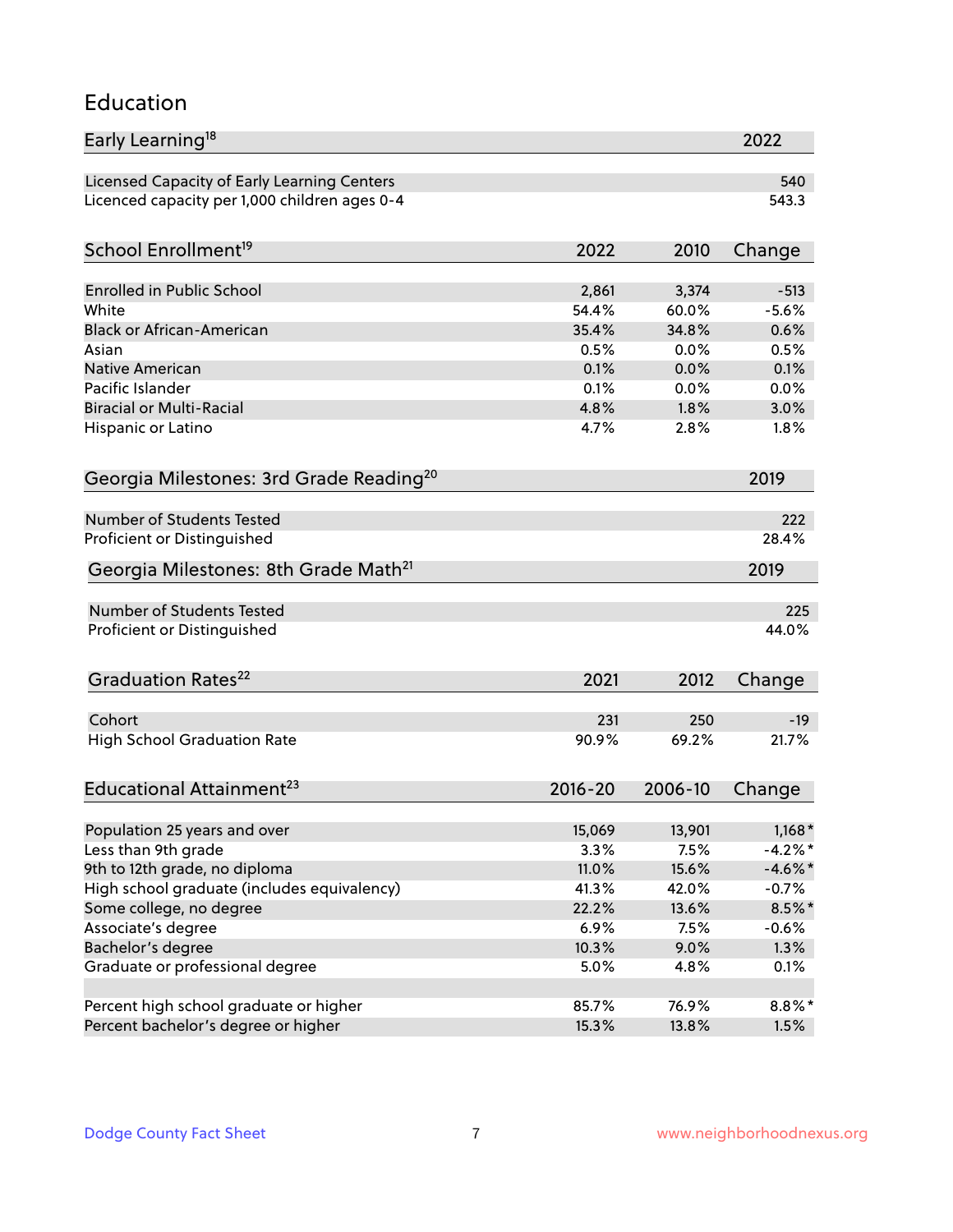### Housing

| Households by Type <sup>24</sup>                     | 2016-20     | 2006-10 | Change     |
|------------------------------------------------------|-------------|---------|------------|
|                                                      |             |         |            |
| Total households                                     | 7,530       | 7,821   | $-291$     |
| Family households (families)                         | 69.6%       | 63.9%   | $5.7\%$ *  |
| With own children under 18 years                     | 28.4%       | 26.6%   | 1.8%       |
| Married-couple family                                | 50.0%       | 45.9%   | 4.0%       |
| With own children of the householder under 18 years  | 18.2%       | 16.9%   | 1.3%       |
| Male householder, no wife present, family            | 5.2%        | 3.0%    | $2.1\%$ *  |
| With own children of the householder under 18 years  | 3.1%        | 2.0%    | 1.1%       |
| Female householder, no husband present, family       | 14.4%       | 15.0%   | $-0.5%$    |
| With own children of the householder under 18 years  | 7.1%        | 7.7%    | $-0.6%$    |
| Nonfamily households                                 | 30.4%       | 36.1%   | $-5.7%$    |
| Householder living alone                             | 26.7%       | 31.7%   | $-5.0%$    |
| 65 years and over                                    | 11.5%       | 13.2%   | $-1.7%$    |
|                                                      |             |         |            |
| Households with one or more people under 18 years    | 34.0%       | 31.1%   | 2.9%       |
| Households with one or more people 65 years and over | 33.0%       | 26.7%   | $6.2\%$ *  |
|                                                      |             |         |            |
| Average household size                               | 2.48        | 2.43    | 0.05       |
| Average family size                                  | 2.96        | 3.09    | $-0.14$    |
|                                                      |             |         |            |
| Housing Occupancy <sup>25</sup>                      | 2016-20     | 2006-10 | Change     |
|                                                      |             |         |            |
| Total housing units                                  | 9,865       | 9,590   | 275        |
| Occupied housing units                               | 76.3%       | 81.6%   | $-5.2\%$ * |
| Vacant housing units                                 | 23.7%       | 18.4%   | $5.2\%$ *  |
|                                                      |             |         |            |
| Homeowner vacancy rate                               | 0.1         | 2.9     | $-2.7*$    |
| Rental vacancy rate                                  | 7.4         | 11.6    | $-4.2$     |
|                                                      |             |         |            |
|                                                      |             |         |            |
| Units in Structure <sup>26</sup>                     | $2016 - 20$ | 2006-10 | Change     |
| Total housing units                                  | 9,865       | 9,590   | 275        |
| 1-unit, detached                                     | 57.7%       | 63.6%   | $-6.0\%$ * |
| 1-unit, attached                                     | 1.1%        | 0.5%    | 0.6%       |
| 2 units                                              | 1.5%        | 3.4%    | $-1.9%$    |
| 3 or 4 units                                         | 3.4%        | 2.7%    | 0.7%       |
| 5 to 9 units                                         |             | 1.9%    | 1.3%       |
|                                                      | 3.2%        |         |            |
| 10 to 19 units                                       | 0.3%        | 0.2%    | 0.1%       |
| 20 or more units                                     | 0.4%        | 0.4%    | $-0.1%$    |
| Mobile home                                          | 32.4%       | 27.3%   | $5.2\%$ *  |
| Boat, RV, van, etc.                                  | 0.0%        | 0.0%    | $0.0\%$    |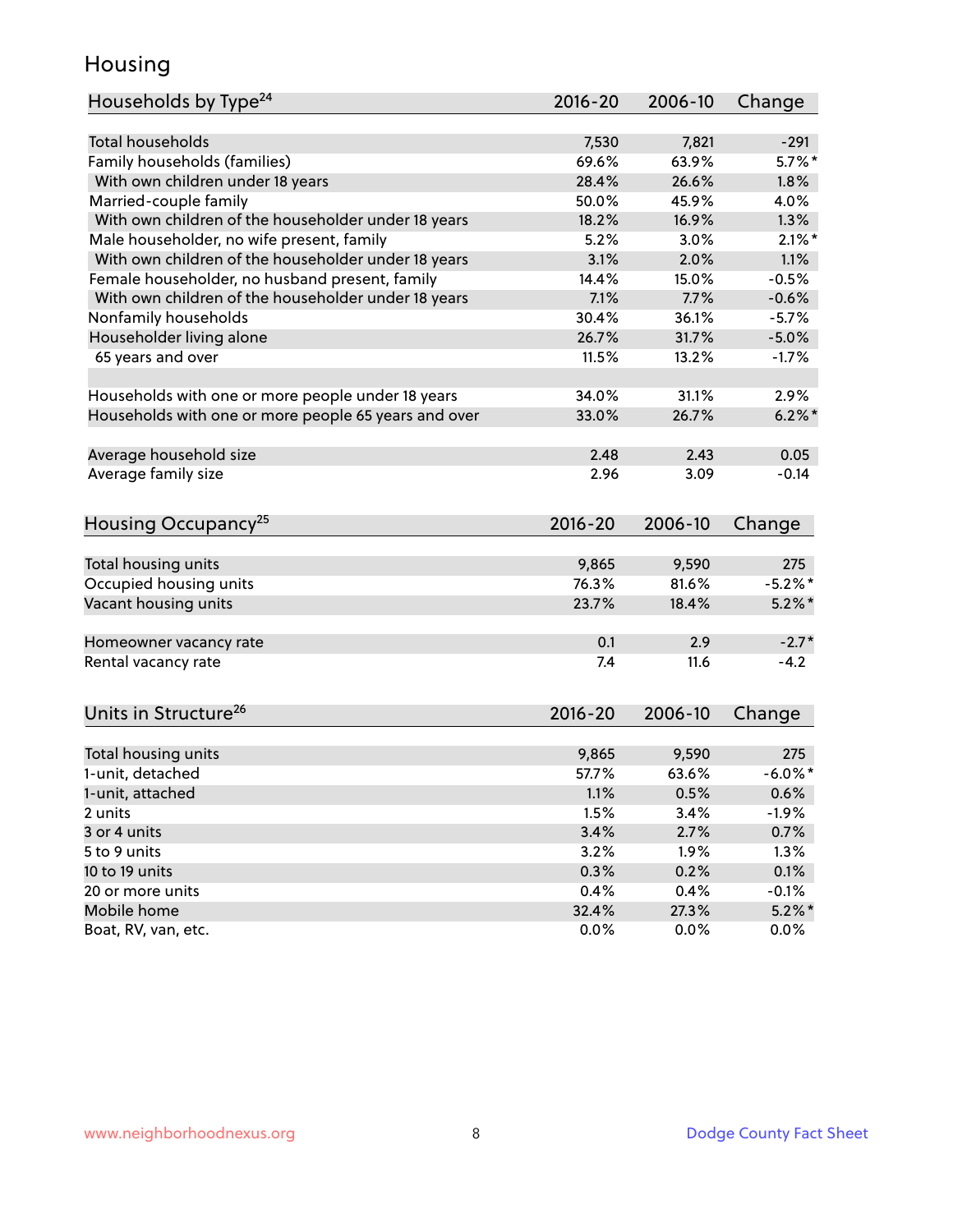# Housing, Continued...

| Year Structure Built <sup>27</sup>             | 2016-20     | 2006-10 | Change     |
|------------------------------------------------|-------------|---------|------------|
| Total housing units                            | 9,865       | 9,590   | 275        |
| Built 2014 or later                            | 0.6%        | (X)     | (X)        |
| Built 2010 to 2013                             | 1.7%        | (X)     | (X)        |
| Built 2000 to 2009                             | 14.9%       | 3.7%    | $11.2\%$ * |
| Built 1990 to 1999                             | 19.9%       | 18.0%   | 2.0%       |
| Built 1980 to 1989                             | 16.3%       | 13.6%   | 2.7%       |
| Built 1970 to 1979                             | 17.4%       | 24.4%   | $-7.0\%$ * |
| Built 1960 to 1969                             | 13.2%       | 14.7%   | $-1.5%$    |
| Built 1950 to 1959                             | 9.2%        | 12.3%   | $-3.1%$    |
| Built 1940 to 1949                             | 3.1%        | 6.6%    | $-3.5%$ *  |
| Built 1939 or earlier                          | 3.7%        | 6.8%    | $-3.1%$    |
| Housing Tenure <sup>28</sup>                   | 2016-20     | 2006-10 | Change     |
|                                                |             |         |            |
| Occupied housing units                         | 7,530       | 7,821   | $-291$     |
| Owner-occupied                                 | 69.8%       | 71.1%   | $-1.3%$    |
| Renter-occupied                                | 30.2%       | 28.9%   | 1.3%       |
| Average household size of owner-occupied unit  | 2.54        | 2.51    | 0.03       |
| Average household size of renter-occupied unit | 2.34        | 2.21    | 0.12       |
| Residence 1 Year Ago <sup>29</sup>             | 2016-20     | 2006-10 | Change     |
| Population 1 year and over                     | 20,587      | 21,132  | $-545*$    |
| Same house                                     | 88.7%       | 92.9%   | $-4.3\%$ * |
| Different house in the U.S.                    | 11.2%       | 6.7%    | 4.4%*      |
| Same county                                    | 4.6%        | 3.3%    | 1.3%       |
| Different county                               | 6.6%        | 3.5%    | $3.1\%$ *  |
| Same state                                     | 6.2%        | 3.2%    | $3.0\%$ *  |
| Different state                                | 0.4%        | 0.3%    | 0.1%       |
| Abroad                                         | 0.1%        | 0.3%    | $-0.2%$    |
| Value of Housing Unit <sup>30</sup>            | 2016-20     | 2006-10 | Change     |
|                                                |             |         |            |
| Owner-occupied units                           | 5,259       | 5,561   | $-302$     |
| Less than \$50,000                             | 26.6%       | 29.1%   | $-2.5%$    |
| \$50,000 to \$99,999                           | 29.2%       | 36.2%   | $-7.0%$    |
| \$100,000 to \$149,999                         | 11.7%       | 16.2%   | $-4.5%$    |
| \$150,000 to \$199,999                         | 15.5%       | 9.1%    | $6.3\%$ *  |
| \$200,000 to \$299,999                         | 9.0%        | 7.3%    | 1.6%       |
| \$300,000 to \$499,999                         | 6.6%        | 1.1%    | $5.5\%$ *  |
| \$500,000 to \$999,999                         | 1.1%        | 0.9%    | 0.2%       |
| \$1,000,000 or more                            | 0.3%        | 0.0%    | 0.3%       |
| Median (dollars)                               | 86,600      | 75,500  | 11,100*    |
| Mortgage Status <sup>31</sup>                  | $2016 - 20$ | 2006-10 | Change     |
| Owner-occupied units                           | 5,259       | 5,561   | $-302$     |
| Housing units with a mortgage                  | 37.3%       | 43.6%   | $-6.3\%$ * |
| Housing units without a mortgage               | 62.7%       | 56.4%   | $6.3\%*$   |
|                                                |             |         |            |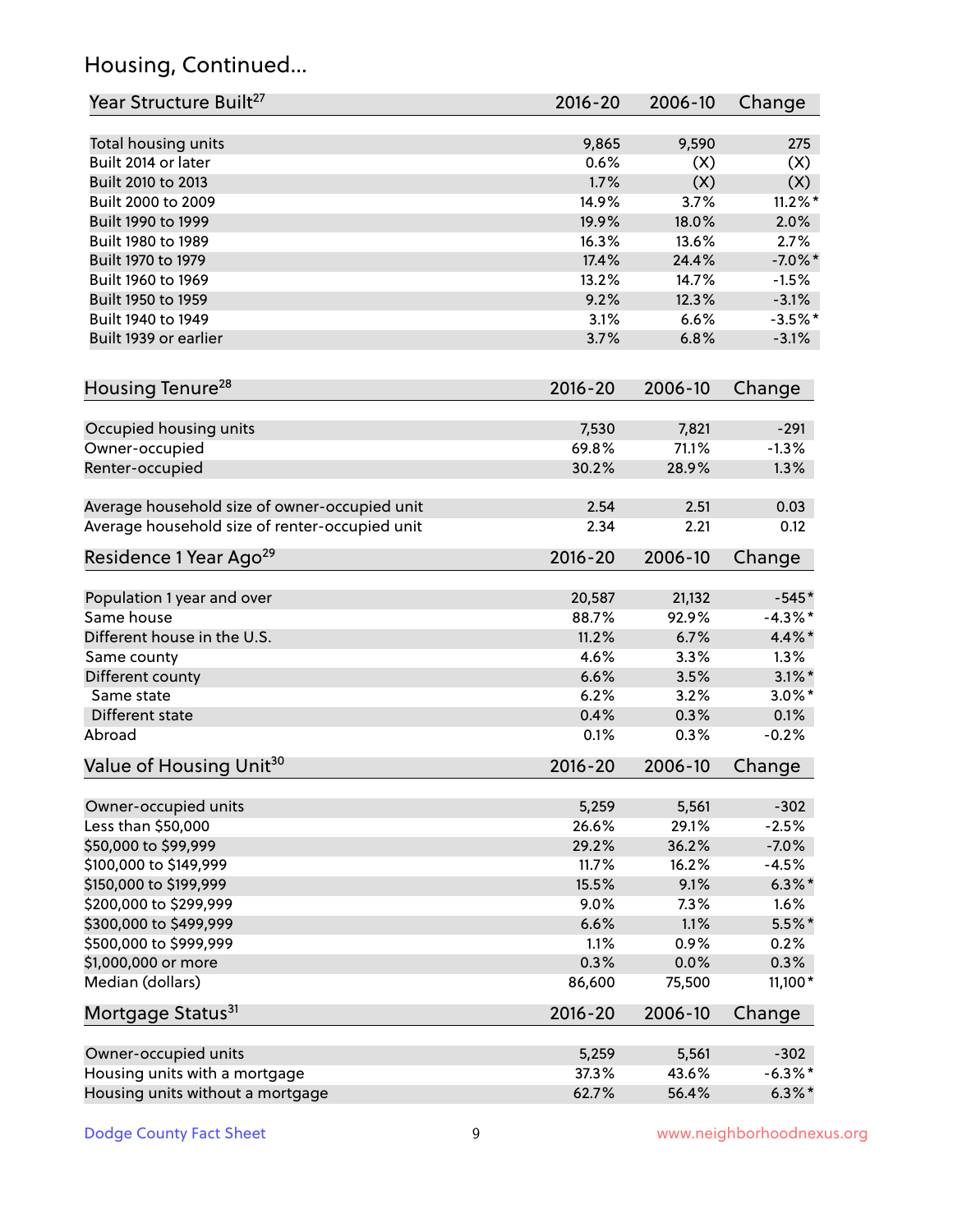# Housing, Continued...

| Selected Monthly Owner Costs <sup>32</sup>                                            | 2016-20 | 2006-10 | Change      |
|---------------------------------------------------------------------------------------|---------|---------|-------------|
| Housing units with a mortgage                                                         | 1,960   | 2,423   | $-463*$     |
| Less than \$300                                                                       | 0.0%    | 0.4%    | $-0.4%$     |
| \$300 to \$499                                                                        | 1.1%    | 6.6%    | $-5.5%$ *   |
| \$500 to \$999                                                                        | 41.5%   | 56.0%   | $-14.5%$ *  |
| \$1,000 to \$1,499                                                                    | 26.0%   | 22.8%   | 3.2%        |
| \$1,500 to \$1,999                                                                    | 14.0%   | 11.9%   | 2.1%        |
| \$2,000 to \$2,999                                                                    | 15.4%   | 2.3%    | 13.1%*      |
| \$3,000 or more                                                                       | 2.0%    | 0.0%    | 2.0%        |
| Median (dollars)                                                                      | 1,093   | 811     | 282*        |
| Housing units without a mortgage                                                      | 3,299   | 3,138   | 161         |
| Less than \$150                                                                       | 4.9%    | 7.2%    | $-2.4%$     |
| \$150 to \$249                                                                        | 19.8%   | 25.3%   | $-5.4%$     |
| \$250 to \$349                                                                        | 25.7%   | 32.2%   | $-6.5%$     |
| \$350 to \$499                                                                        | 24.9%   | 28.9%   | $-4.0%$     |
| \$500 to \$699                                                                        | 15.9%   | 4.1%    | $11.7\%$ *  |
| \$700 or more                                                                         | 8.9%    | 2.3%    | $6.6\%$ *   |
| Median (dollars)                                                                      | 349     | 301     | 48*         |
| Selected Monthly Owner Costs as a Percentage of<br>Household Income <sup>33</sup>     |         |         | Change      |
| Housing units with a mortgage (excluding units where<br>SMOCAPI cannot be computed)   | 1,951   | 2,391   | $-440$      |
| Less than 20.0 percent                                                                | 43.1%   | 55.1%   | $-12.0\%$ * |
| 20.0 to 24.9 percent                                                                  | 13.1%   | 14.0%   | $-0.8%$     |
| 25.0 to 29.9 percent                                                                  | 12.6%   | 8.4%    | 4.2%        |
| 30.0 to 34.9 percent                                                                  | 2.7%    | 5.7%    | $-3.1%$     |
| 35.0 percent or more                                                                  | 28.5%   | 16.8%   | $11.7\%$ *  |
| Not computed                                                                          | 9       | 32      | $-23$       |
| Housing unit without a mortgage (excluding units where<br>SMOCAPI cannot be computed) | 3,245   | 3,021   | 224         |
| Less than 10.0 percent                                                                | 45.8%   | 39.1%   | 6.7%        |
| 10.0 to 14.9 percent                                                                  | 24.1%   | 12.9%   | $11.2\%$ *  |
| 15.0 to 19.9 percent                                                                  | 11.8%   | 14.0%   | $-2.2%$     |
| 20.0 to 24.9 percent                                                                  | 2.4%    | 8.5%    | $-6.1\%$ *  |
| 25.0 to 29.9 percent                                                                  | 3.9%    | 10.5%   | $-6.6%$     |
| 30.0 to 34.9 percent                                                                  | 1.7%    | 5.1%    | $-3.4%$     |
| 35.0 percent or more                                                                  | 10.3%   | 10.0%   | 0.3%        |
| Not computed                                                                          | 54      | 117     | $-63$       |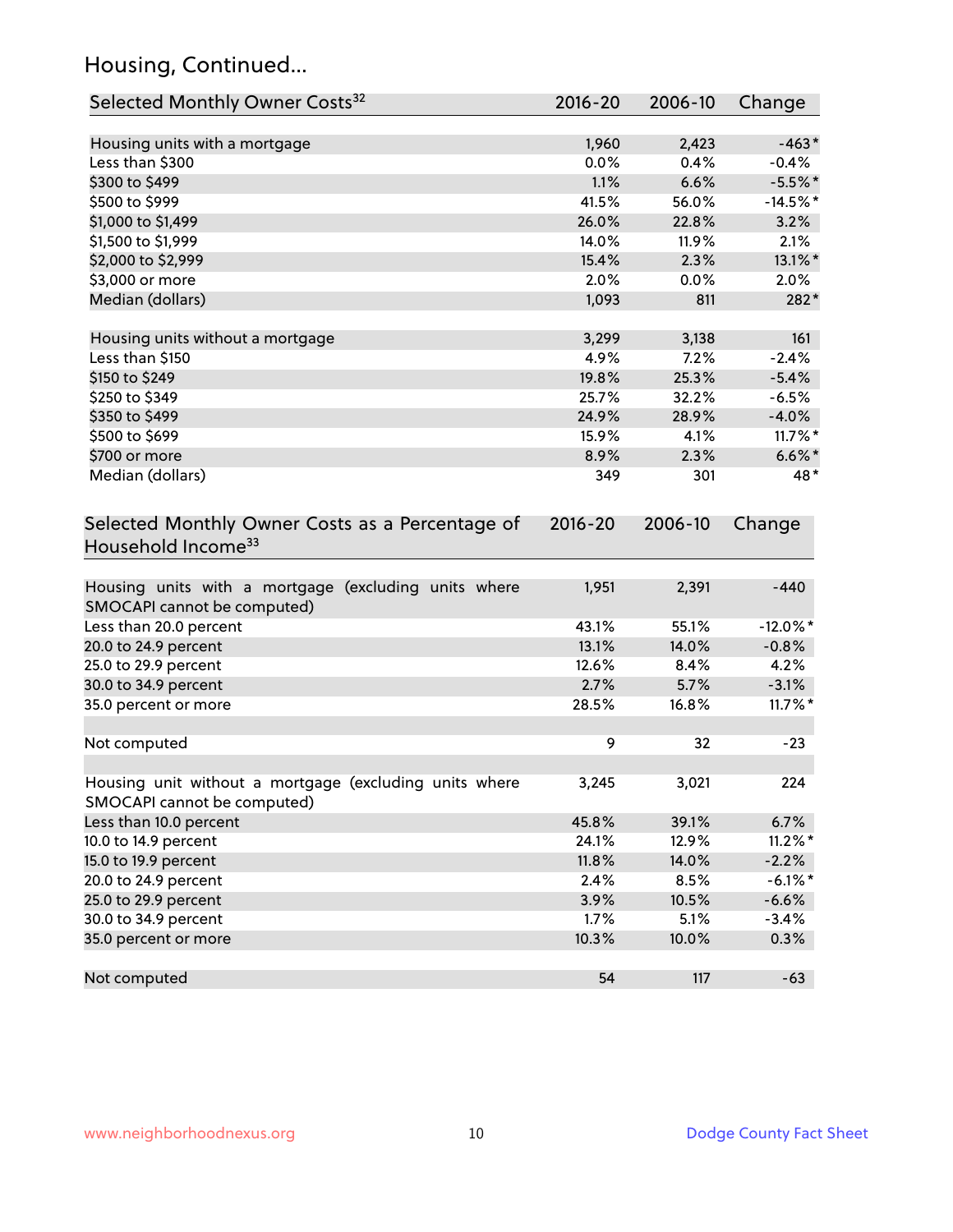# Housing, Continued...

| Gross Rent <sup>34</sup>                                                       | $2016 - 20$ | 2006-10 | Change      |
|--------------------------------------------------------------------------------|-------------|---------|-------------|
|                                                                                |             |         |             |
| Occupied units paying rent                                                     | 1,867       | 1,881   | $-14$       |
| Less than \$200                                                                | 3.9%        | 10.6%   | $-6.8%$     |
| \$200 to \$499                                                                 | 24.5%       | 41.9%   | $-17.4\%$ * |
| \$500 to \$749                                                                 | 55.4%       | 36.6%   | 18.8%*      |
| \$750 to \$999                                                                 | 10.4%       | 7.4%    | 3.0%        |
| \$1,000 to \$1,499                                                             | 5.5%        | 3.3%    | 2.2%        |
| \$1,500 to \$1,999                                                             | 0.2%        | 0.0%    | 0.2%        |
| \$2,000 or more                                                                | 0.0%        | 0.0%    | $0.0\%$     |
| Median (dollars)                                                               | 596         | 468     | $128*$      |
|                                                                                |             |         |             |
| No rent paid                                                                   | 404         | 379     | 25          |
|                                                                                |             |         |             |
| Gross Rent as a Percentage of Household Income <sup>35</sup>                   | $2016 - 20$ | 2006-10 | Change      |
|                                                                                |             |         |             |
| Occupied units paying rent (excluding units where GRAPI<br>cannot be computed) | 1,820       | 1,722   | 98          |
| Less than 15.0 percent                                                         | 17.4%       | 16.1%   | 1.3%        |
| 15.0 to 19.9 percent                                                           | 18.4%       | 16.4%   | 2.0%        |
| 20.0 to 24.9 percent                                                           | 8.2%        | 23.2%   | $-15.0\%$ * |
| 25.0 to 29.9 percent                                                           | 13.4%       | 7.3%    | $6.1\%$ *   |
| 30.0 to 34.9 percent                                                           | 6.9%        | 13.1%   | $-6.2%$     |
| 35.0 percent or more                                                           | 35.8%       | 24.0%   | $11.8\%$ *  |

| Not computed | ┱つ | 538 | $\Omega$<br>٠ο. |
|--------------|----|-----|-----------------|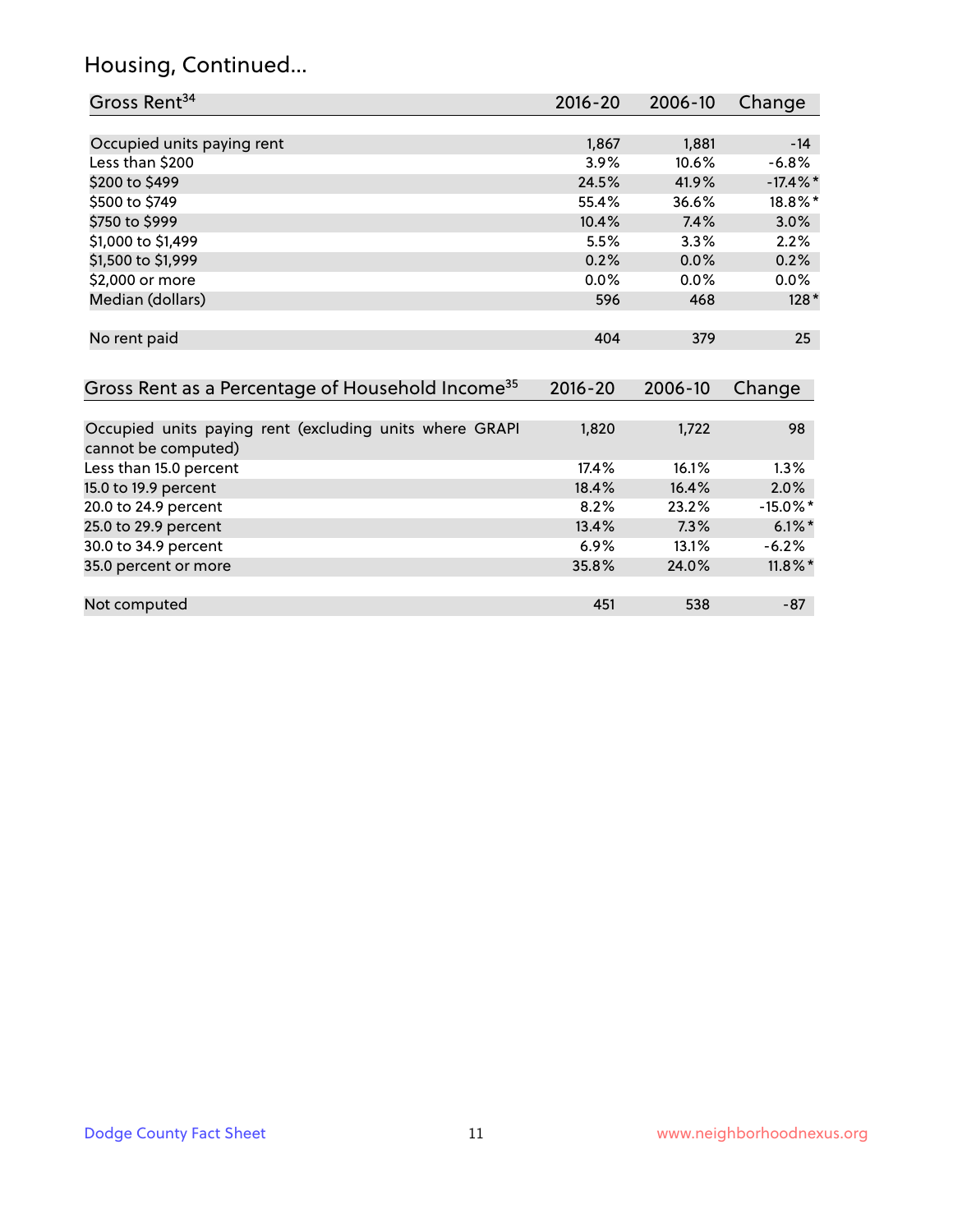# Community Involvement

| Voter Registration and Turnout <sup>36</sup> | 2020   |
|----------------------------------------------|--------|
|                                              |        |
| Active registered voters                     | 11,353 |
| Number voted in Presidential election        | 7.998  |
| Percent voted in Presidential election       | 70.4%  |

## Transportation

| Commuting to Work <sup>37</sup>           | 2016-20     | 2006-10 | Change    |
|-------------------------------------------|-------------|---------|-----------|
|                                           |             |         |           |
| Workers 16 years and over                 | 7,893       | 7,353   | 540       |
| Car, truck, or van - drove alone          | 84.2%       | 89.7%   | $-5.5%$ * |
| Car, truck, or van - carpooled            | 10.6%       | 7.4%    | 3.2%      |
| Public transportation (excluding taxicab) | 0.8%        | 0.6%    | 0.2%      |
| Walked                                    | 1.1%        | $1.0\%$ | 0.1%      |
| Other means                               | 1.5%        | 1.2%    | $0.3\%$   |
| Worked at home                            | $1.9\%$     | 0.2%    | $1.7\%$ * |
|                                           |             |         |           |
| Mean travel time to work (minutes)        | 28.7        | 25.2    | $3.5*$    |
|                                           |             |         |           |
| Vehicles Available <sup>38</sup>          | $2016 - 20$ | 2006-10 | Change    |
|                                           |             |         |           |
| Occupied housing units                    | 7,530       | 7,821   | $-291$    |
| No vehicles available                     | 6.7%        | $9.0\%$ | $-2.2%$   |
| 1 vehicle available                       | 32.8%       | 34.2%   | $-1.5%$   |
| 2 vehicles available                      | 34.9%       | 34.7%   | 0.2%      |
| 3 or more vehicles available              | 25.6%       | 22.1%   | 3.5%      |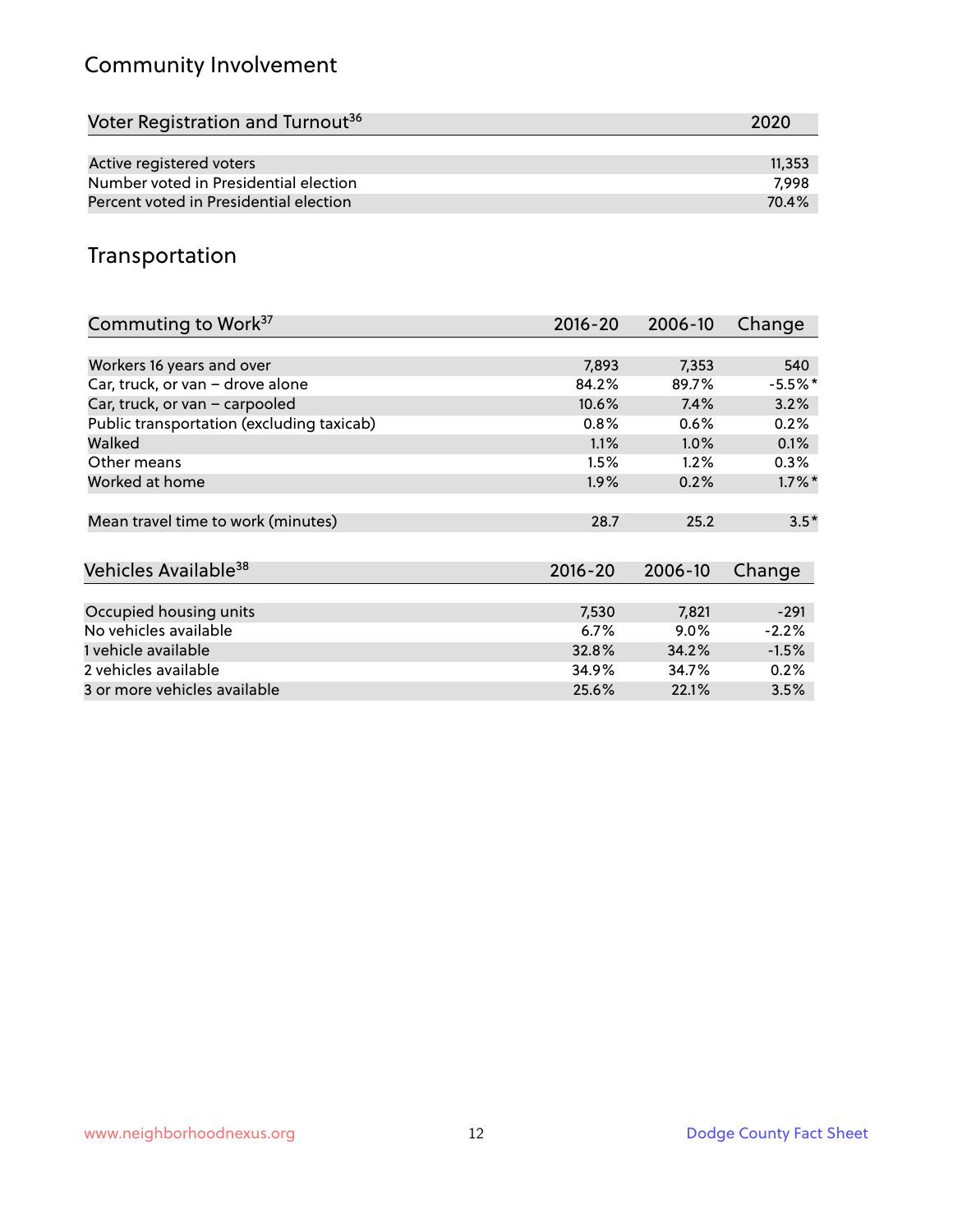#### Health

| Health Insurance coverage <sup>39</sup> | 2016-20 |
|-----------------------------------------|---------|
|-----------------------------------------|---------|

| Civilian Noninstitutionalized Population                | 18,802 |
|---------------------------------------------------------|--------|
| With health insurance coverage                          | 89.4%  |
| With private health insurance coverage                  | 65.4%  |
| With public health coverage                             | 39.5%  |
| No health insurance coverage                            | 10.6%  |
| Civilian Noninstitutionalized Population Under 19 years | 4,182  |
| No health insurance coverage                            | 2.9%   |
| Civilian Noninstitutionalized Population 19 to 64 years | 11,072 |
| In labor force:                                         | 7,853  |
| Employed:                                               | 7,528  |
| With health insurance coverage                          | 84.1%  |
| With private health insurance coverage                  | 48.9%  |
| With public coverage                                    | 7.3%   |
| No health insurance coverage                            | 15.9%  |
| Unemployed:                                             | 325    |
| With health insurance coverage                          | 56.9%  |
| With private health insurance coverage                  | 48.9%  |
| With public coverage                                    | 16.3%  |
| No health insurance coverage                            | 43.1%  |
| Not in labor force:                                     | 3,219  |
| With health insurance coverage                          | 83.4%  |
| With private health insurance coverage                  | 52.4%  |
| With public coverage                                    | 49.7%  |
| No health insurance coverage                            | 16.6%  |

| <b>Health Factors</b> | <b>Most Recent</b> |
|-----------------------|--------------------|
|                       |                    |

| Premature Death (YPLL before age 75 per 100,000 population, age-adjusted) <sup>40</sup> | 10,105.6 |
|-----------------------------------------------------------------------------------------|----------|
| Average number of Physically Unhealthy Days <sup>41</sup>                               | 5.2      |
| Average number of Mentally Unhealthy Days <sup>42</sup>                                 | 5.7      |
| Low Birthweight Births <sup>43</sup>                                                    | 9.4%     |
| Diabetes Prevalence <sup>44</sup>                                                       | 13.8%    |
| HIV Prevalence (per 100,000 population) <sup>45</sup>                                   | 460.7    |
| Rate, Deduplicated ER Visits for Asthma, Ages 0-17 <sup>46</sup>                        | 585.5    |